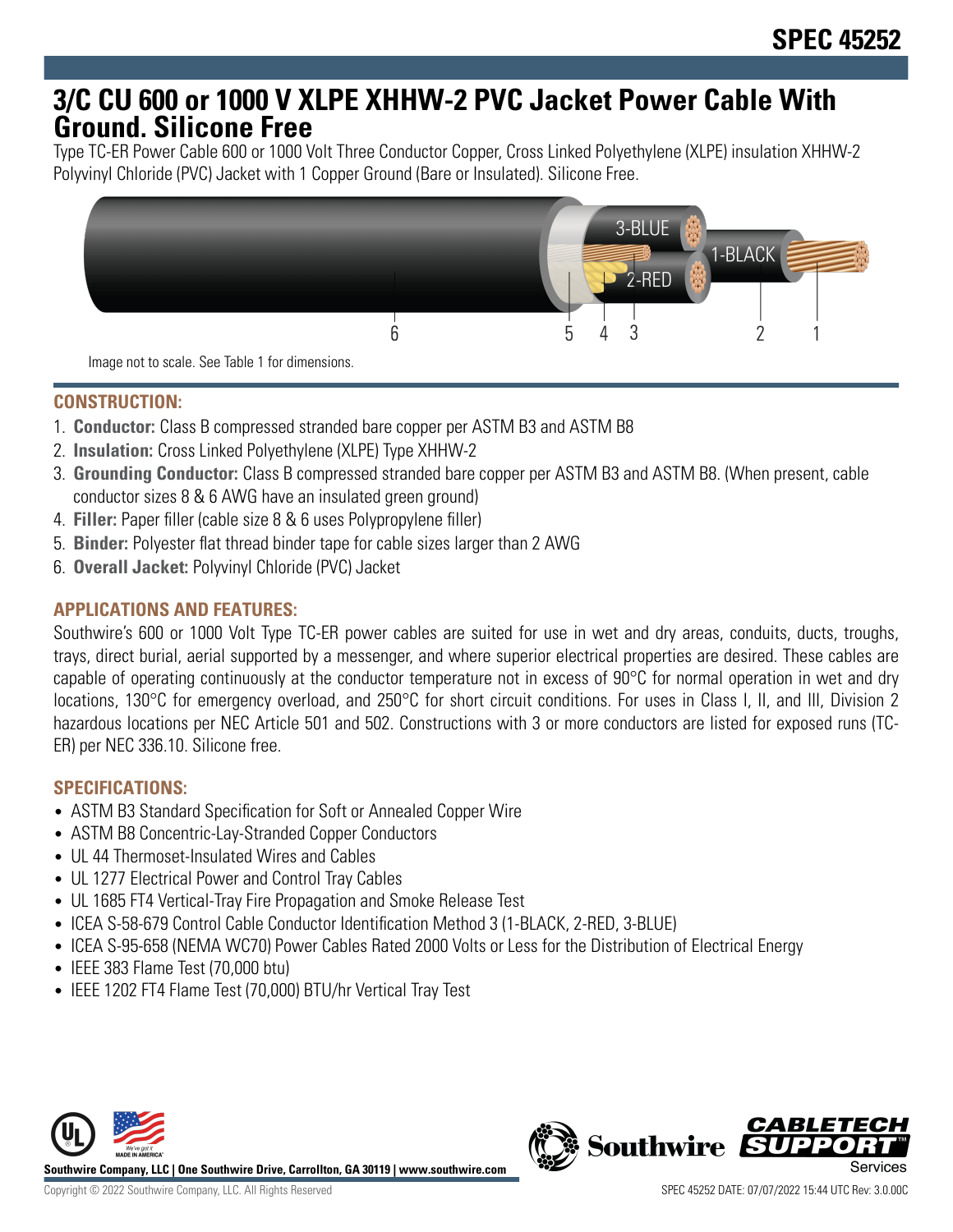#### **SAMPLE PRINT LEGEND:**

Bare Ground: {SQFTG} SOUTHWIRE{R} {UL} XX AWG (X.XX{mm2}) 3/C TYPE TC-ER XHHW-2 CDRS 90{D}C JACKET SUNLIGHT RESISTANT DIRECT BURIAL 600V or 1000V {NOM}-ANCE XHHW-2 CT FT4 SR 600V 90C

Green Ground: {SQFTG} SOUTHWIRE{R} {UL} XX AWG (X.XX{mm2}) CU 3/C TYPE TC-ER XHHW-2 CDRS GW 1 X X AWG CU GREEN INSULATED 90{D}C JACKET SUNLIGHT RESISTANT DIRECT BURIAL 600V or 1000V {NOM}-ANCE XHHW-2 CT FT4 SR 600V 90C

| <b>Stock</b><br>Number | Cond.<br>Size  | Diameter Over<br>Conductor | Insul.<br><b>Thickness</b> | Diameter Over<br>Insulation | Ground         | <b>Jacket</b><br><b>Thickness</b> | Approx.<br><b>OD</b> | Copper<br>Weight | Approx.<br>Weight |
|------------------------|----------------|----------------------------|----------------------------|-----------------------------|----------------|-----------------------------------|----------------------|------------------|-------------------|
|                        | AWG/<br>Kcmil  | inch                       | mil                        | inch                        | No. x<br>AWG   | mil                               | inch                 | lb/1000ft        | lb/1000ft         |
| 4805900                | $\, 8$         | 0.139                      | 45                         | 0.229                       | $1 \times 10$  | 60                                | 0.615                | 187              | 307               |
| 5551960                | 8              | 0.139                      | 45                         | 0.229                       | None x         | 60                                | 0.615                | 155              | 279               |
| 4806080                | 6              | 0.174                      | 45                         | 0.264                       | $1 \times 8$   | 60                                | 0.691                | 297              | 444               |
| 555195                 | 6              | 0.174                      | 45                         | 0.264                       | None x         | 60                                | 0.691                | 245              | 382               |
| 4806160                | $\overline{4}$ | 0.221                      | 45                         | 0.311                       | $1 \times 8$   | 60                                | 0.791                | 442              | 607               |
| 4806240                | $\overline{2}$ | 0.277                      | 45                         | 0.367                       | $1 \times 6$   | 80                                | 0.953                | 703              | 941               |
| 4806320                | $\mathbf{1}$   | 0.321                      | 55                         | 0.431                       | $1 \times 6$   | 80                                | 1.091                | 865              | 1159              |
| 4806400                | 1/0            | 0.360                      | 55                         | 0.470                       | $1 \times 6$   | 80                                | 1.175                | 1069             | 1397              |
| 4806570                | 2/0            | 0.404                      | 55                         | 0.514                       | $1 \times 6$   | 80                                | 1.270                | 1327             | 1693              |
| 4806650                | 3/0            | 0.454                      | 55                         | 0.564                       | 1x4            | $80\,$                            | 1.378                | 1700             | 2112              |
| 4806730                | 4/0            | 0.510                      | 55                         | 0.620                       | $1 \times 4$   | 80                                | 1.499                | 2110             | 2575              |
| 4806810                | 250            | 0.558                      | 65                         | 0.688                       | $1 \times 4$   | 80                                | 1.646                | 2469             | 3012              |
| 480699                 | 300            | 0.611                      | 65                         | 0.741                       | $1 \times 3$   | 110                               | 1.821                | 2971             | 3667              |
| 588013                 | 350            | 0.641                      | 65                         | 0.777                       | $1 \times 3/0$ | 110                               | 2.081                | 3798             | 4571              |
| 672206                 | 350            | 0.661                      | 65                         | 0.791                       | 1x1            | 110                               | 1.86                 | 3535             | 4300              |
| 4807070                | 350            | 0.661                      | 65                         | 0.791                       | $1 \times 3$   | 110                               | 1.86                 | 3440             | 4196              |
| 480715                 | 400            | 0.706                      | 65                         | 0.836                       | $1 \times 3$   | 110                               | 2.026                | 3906             | 4727              |
| 4807230                | 500            | 0.789                      | 65                         | 0.896                       | 1 x 2          | 110                               | 2.155                | 4885             | 6064              |
| 890148                 | 500            | 0.789                      | 65                         | 0.896                       | $1 \times 1/0$ | 110                               | 2.155                | 4967             | 5897              |
| 583697                 | 500            | 0.789                      | 65                         | 0.896                       | $1 \times 2/0$ | 110                               | 2.262                | 4967             | 6065              |
| 593173                 | 600            | 0.866                      | 80                         | 1.026                       | $1 \times 3/0$ | 110                               | 2.436                | 6131             | 7303              |
| TBA                    | 600            | 0.866                      | 80                         | 1.026                       | $1 \times 1/0$ | 110                               | 2.436                | 6131             | 7110              |
| 8903880                | 600            | 0.866                      | 80                         | 1.026                       | 1 x 2          | 110                               | 2.436                | 5822             | 6911              |
| 672210                 | 600            | 0.866                      | 80                         | 1.034                       | 1 x 250        | 110                               | 2.567                | 6393             | 7544              |
| 554410                 | 750            | 0.968                      | 80                         | 1.128                       | 1 x 1          | 110                               | 2.656                | 7278             | 8510              |
| 580771                 | 1000           | 1.117                      | 80                         | 1.277                       | $1 \times 1/0$ | 140                               | 3.038                | 9684             | 11369             |

#### **Table 1 – Weights and Measurements**

All dimensions are nominal and subject to normal manufacturing tolerances

◊ Cable marked with this symbol is a standard stock item

† Ampacities are based on Table 310.16 of the NEC 2020 Edition. Ampacities of insulated conductors rated up to and including 2000 Volts with not more than three current-carrying conductors in raceway, cable or direct buried based on ambient temperature of 30ºC (86ºF). Ampacities have been adjusted for more than three current-carrying conductors based on Table 310.15(C) 1.